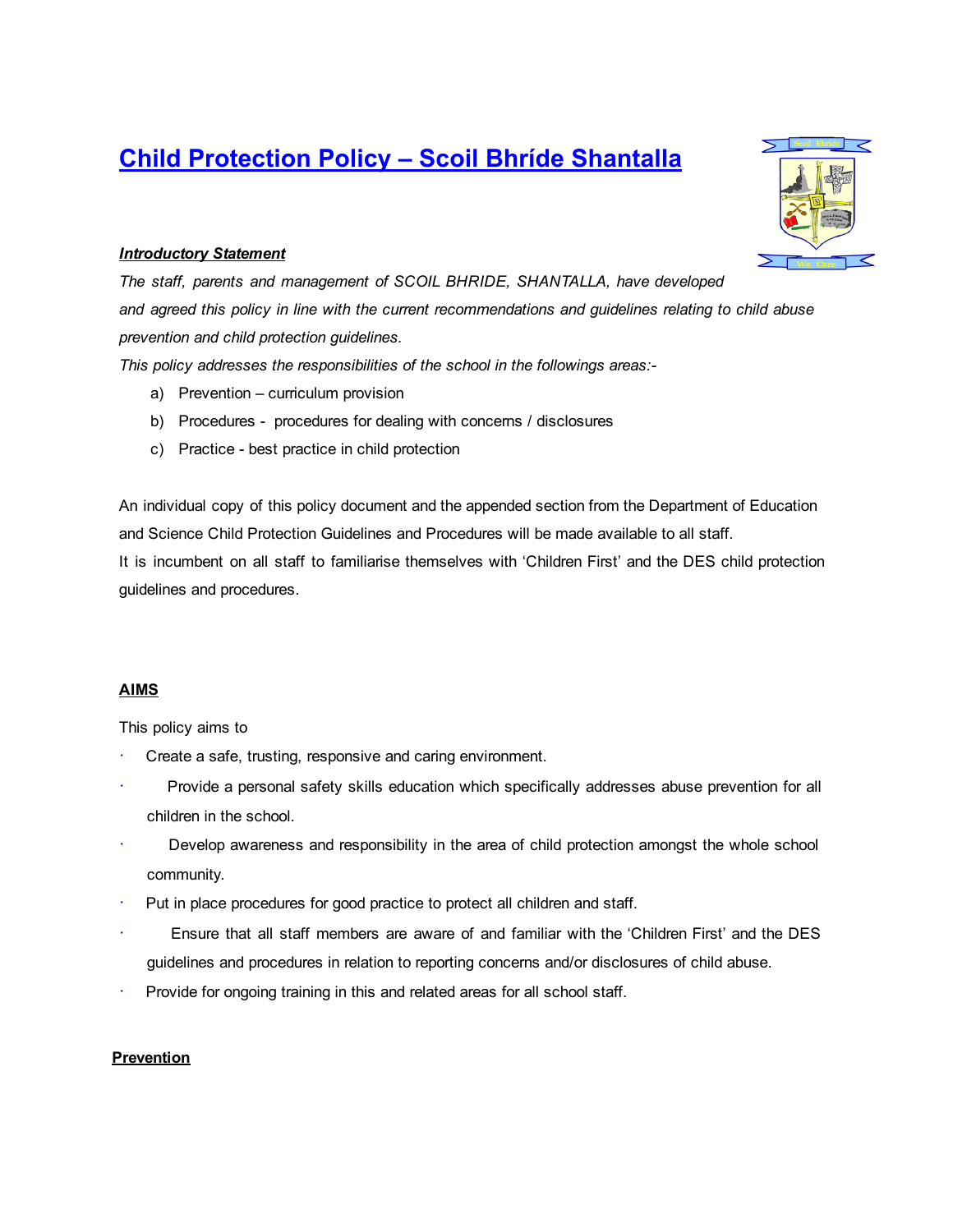The Stay Safe programme is the primary resource used in this school to provide education for children on abuse prevention. The programme is taught as part of Scoil Bhride's SPHE curriculum under the Strand Unit < Safety and Protection- Personal Safety>. On enrolment of their child, parents will be informed that the STAY SAFE Programme is in use and a copy of the STAY SAFE 'A Parent's Guide provided.

The formal lessons of the programme will be taught in their entirety every second year in accordance with the SPHE two-year cycle plan.

Staff will make every effort to ensure that the messages of the programme are reinforced whenever possible.

Each class teacher will take responsibility for ensuring that parents are informed before the teaching of the programme begins and the standard letter of permission for involvement in the programme will be issued after the February break each second year, so that all staff will be ready to commence the teaching of Stay Safe in April. Any children who are not taking the lessons will be accommodated in the teacher's partner room being mindful of the number of students sent to any particular room at a time.

#### Procedures:

All staff (Teachers, SNAs, ancillary, secretarial, caretaking etc.) in this school will follow the recommendations for reporting concerns or disclosures as outlined in 'Children First' and the Department of Education and Science document, 'Child Protection, Guidelines and Procedures'. (See attached Appendix, pages 5 to 20 from the above DES guidelines)

The Board of Management of this school has appointed \_MARY DIVILLY\_ as the Designated Liaison Person (DLP) and FRANK KEANE AND GERALDINE MULGANNON as the deputy DLPs.

#### Practice;

The staff and management of this school have identified the following as areas of specific concern in relation to child protection. Following discussion and consultation the staff and Board of Management have agreed that the following practices be adapted. The guidelines for best practice issued by Stay Safe are adhered to

a) Physical Contact: IT IS IMPERATIVE that in all dealings with the children in our care, a balance is struck between the rights of the child and the need for intervention. As a general rule, any physical contact between school personnel and the child should be in response to the needs of the child and not the needs of the adult.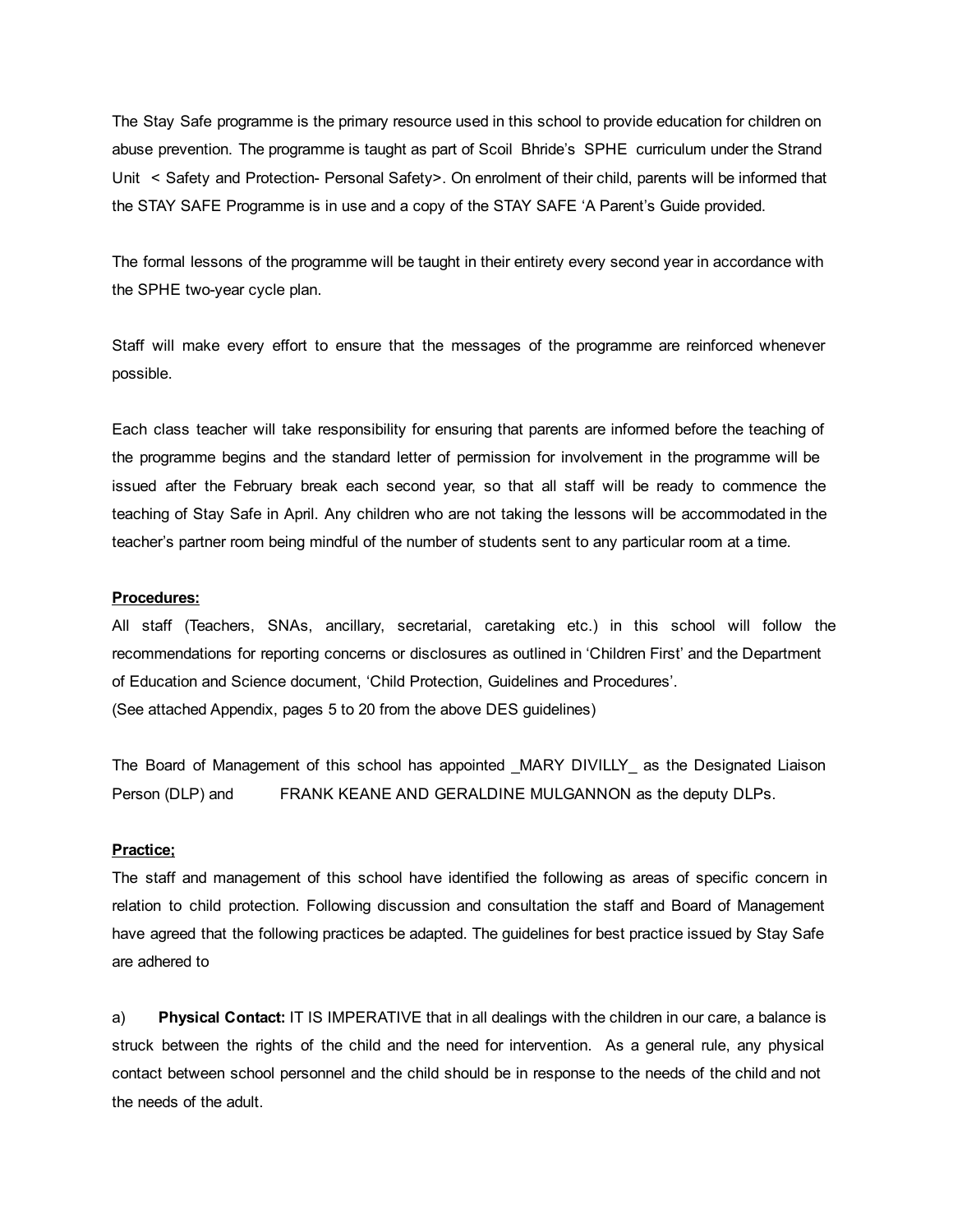While physical contact may be used to comfort, reassure or assist a child the following should be factors in determining it's appropriateness:

- It is acceptable to the child
- It is open and not secretive
	- The age and developmental stage of the child

School personnel should avoid doing anything of a personal nature for children that they can do for themselves.

Inappropriate physical contact also includes rough physical play and horseplay (tickling, wrestling. etc.) All children should be treated with equal respect favouritism is not acceptable.

School personnel should never engage in or allow;

- …the use of inappropriate language or behaviours, e.g. sarcasm
- …physical punishment of any kind
- …sexually provocative games or sexually suggestive comments about or to a child

#### b) Visitors/Guest speakers

Visitors/guest speakers should never be left alone with children and are to report to office on arrival at school.

The class teacher must always remain with his/her class when a visitor/guest speaker is working with the children. Any adults or persons working with children in after school clubs etc. will always work in the company of a staff member and will never be left alone with the children. The school l(BOM/ principal/teacher as appropriate ) has a responsibility to check out the credentials of the visitor/guest speaker and to ensure that the content material in use by guests is appropriate. Should visitor/guest speakers have any concerns they should be made aware who the D.L.P. in the school is and consult with this person. All visitors to the school are expected to first report to the office.

#### (c) Children with Specific Toileting/Special Care Needs

Normally a child who has specific toileting needs will have a Special Needs Assistant assigned to him/her. It is very important that before the child is enrolled in the school; a meeting is held at which all school personnel involved with the child attend, along with the child's parents/guardians. At that meeting, the needs of the child should be addressed and agreement reached as to how the school can meet those needs. It is important that those involved with the intimate care of the child, agree practices which are acceptable to the staff, the child and the parents. It may be useful to have an Intimate Care Policy outlining the agreed practices. Practices agreed should be sufficiently flexible to cover unforeseen situations, e.g. if personnel involved in assisting the child are absent.

The BOM should be made aware of practices agreed.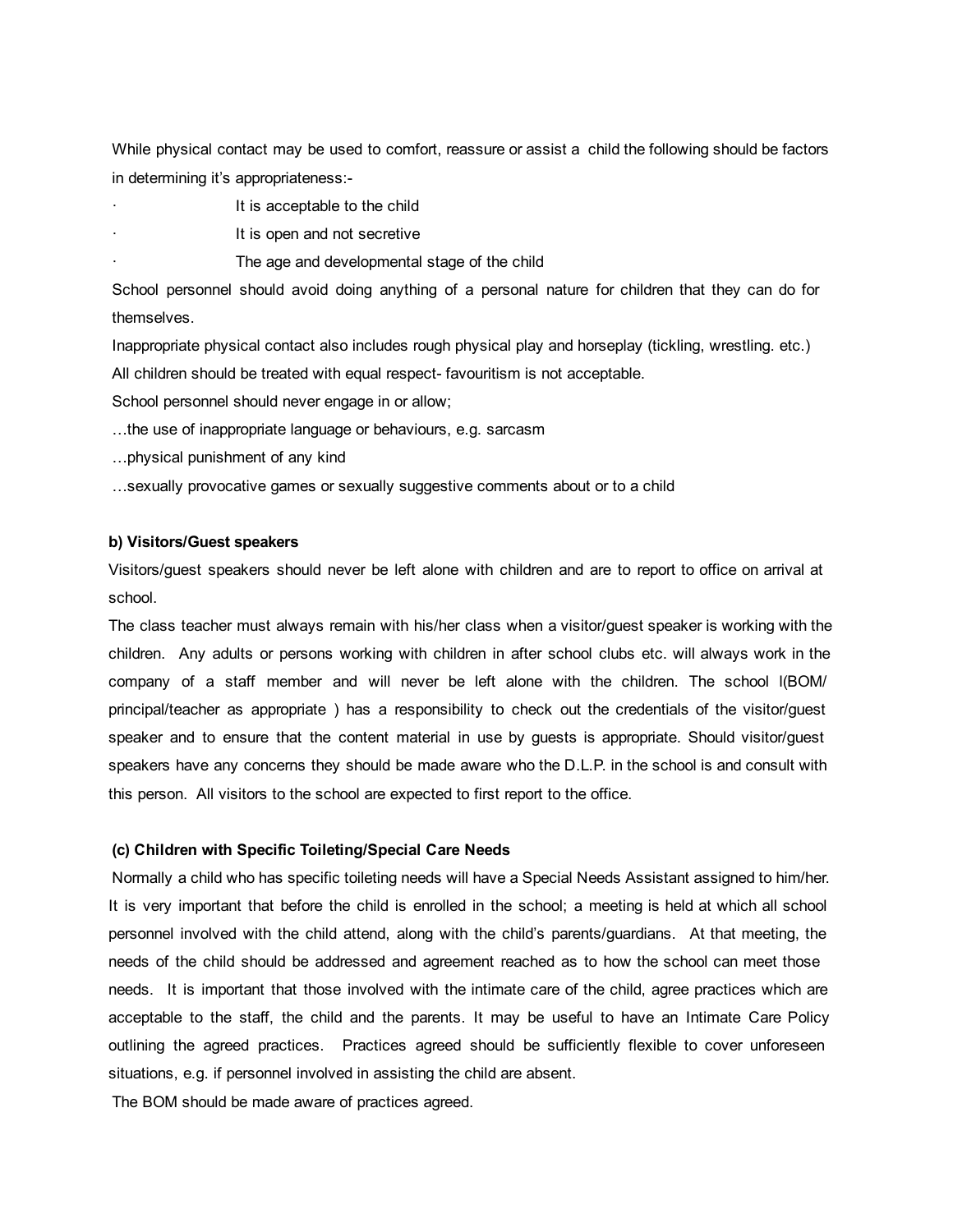Toileting accidents:

Toileting accidents are not uncommon, particularly at junior level and it is therefore prudent that schools address how these situations will be dealt with in the school. In the first instance, all children in Early Start and the Infant Classes will be encouraged to bring a change of clothes to school to be left at school in case of an accident. The school also have spare supplies of clothing and underwear. If the child has an accident the parents will be contacted. In the event of not making contact with parents the child will be encouraged to change him/her. If a child does need to be changed as a result of a toileting accident there will always be two adults present. A note should be kept of such incident and parents should be informed.

#### One- to One teaching

.

Every effort will be made to ensure the protection of children and staff. All teachers in learning support/resource have either a glass panel in their door or leave the door ajar. IF a child needs Learning Support or One to One Teaching, parents/guardians should be advised of any arrangements in place.

#### d) Changing for Games/ PE/ Swimming

In the first instance we encourage children to wear suitable footwear and clothing for swimming and games.

However, in activities that require children to change clothing. appropriate steps should be taken to ensure that reasonable protection is afforded to the children and staff members involved.

…..a balance is struck between the child's right to privacy and adequate supervision with due regard to gender issues.

……Where children need assistance with changing, agreement should be reached between parents and staff as to how best those needs can be met.

……If parents are to change their child at swimming lesson they will only work with their own child unless they have written consent to assist with another child/ children. Parents will work in an individual area.

…..Parents/Guardians are notified if volunteers are assisting with the children.

…..Staff should avoid assisting children with anything of a personal nature that the child can do for him /herself.

……A report of any incident to be made to the DLP. principal, parents and BOM as appropriate.

…..Two adults will always be present at swimming or any other out of school event or Games and after school activities.

……Separate changing rooms are provided for boys and girls.

#### f) Recruitment and selection of staff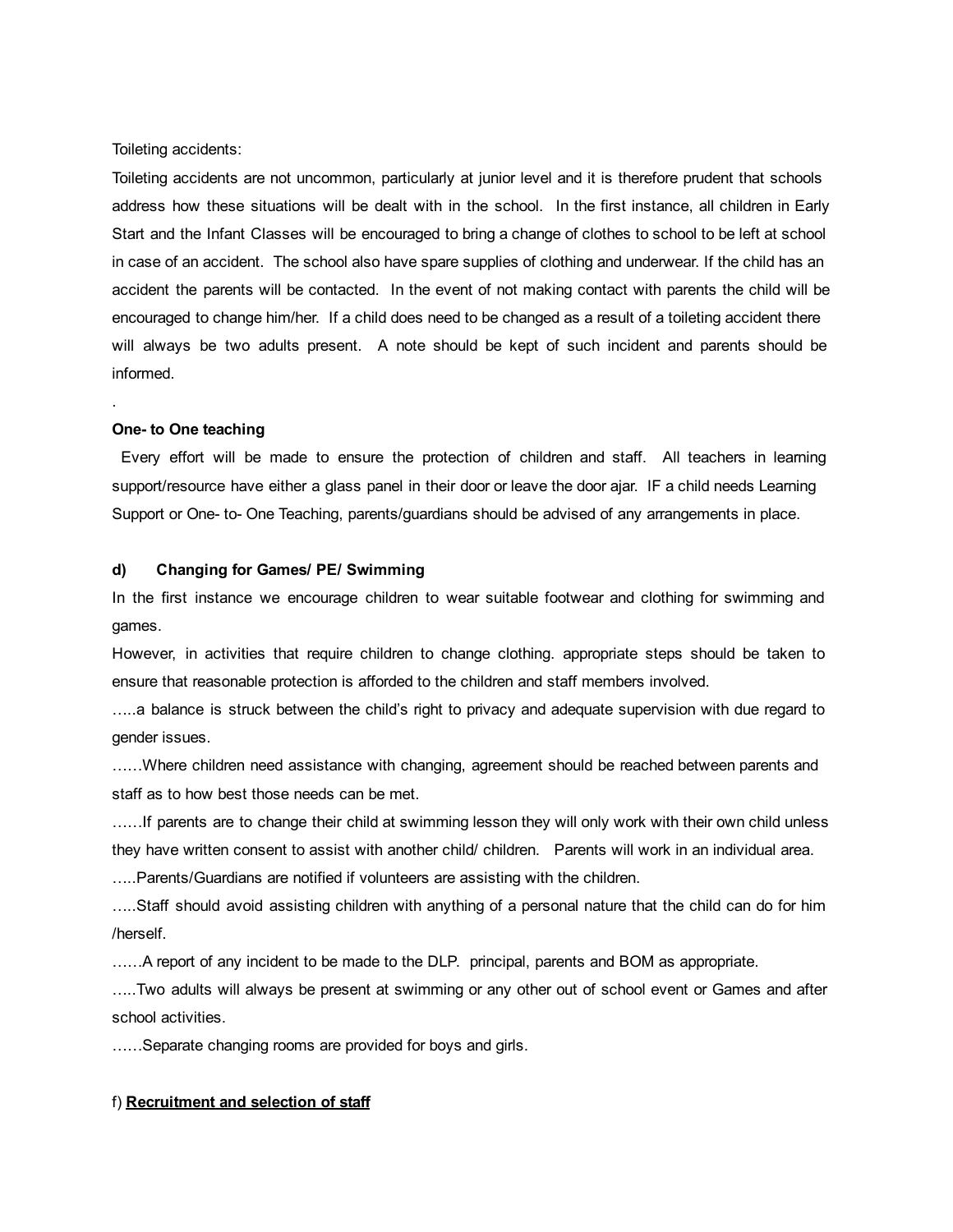The recruitment of staff and volunteers is crucial to ensuring that those working with the children in the school are safe adults in so far as this can be determined. While correct procedures must always be followed in relation to advertising vacancies, interviewing and selection of staff, other practices are also considered. All applicants should be asked to supply in writing information which includes

…...appropriate personal details

……a resume of past and current work/volunteering experience indicating relevant qualifications or skills acquired

......at least two written references-verification of reference should be sought through making verbal contact with the referees.GARDA VETTING WHERE NECESSARY should always be sought but it is important to note that garda vetting is not in itself a complete safeguard as many perpetrators of abuse are not known to the authorities. IT IS ALSO THE RESPONSIBILITY of the BOM to ensure that all personnel are properly supervised in the work they are doing.

#### g) General conduct

All MEDIA products CDs, DVDs, computer software etc-should be checked for its appropriateness with regard to age and suitability. Where a doubt exists with regard to the suitability of material, parents, principal and /or board of management should be consulted as necessary. It is incumbent on the BOM to ensure all school personnel are familiar with the DES guidelines on child protection. The Designated Liaison Person should be notified promptly of any concerns with regard to the behaviour of a staff member or any allegation of abuse made by a child or an adult.

#### h) Supervision of pupils

School staff has agreed arrangements for the recording of accidents or incidents that take place while children are under the supervision of school staff. All staff are aware of the accident report book that is kept in the office. Students will never travel alone with a staff member, and in the event where a member of staff would have to take a child on a car journey, two adults would always be present. Staff do not carry groups of children in their own cars at any time.

Procedures are in place for yard and classroom supervision. When children are outside of the school gate, they are no longer supervised by school personnel. If parents are late picking up children from the school gate. Parents will be spoken to if this is a recurring problem. In the event that children are found to be left unsupervised due to being collected late from school staff should report concerns to the D.L.P.

Where schools ARE AWARE OF a COURT ORDER being put in place which prevents someone from having access to a child, a copy of that order should be requested by the school.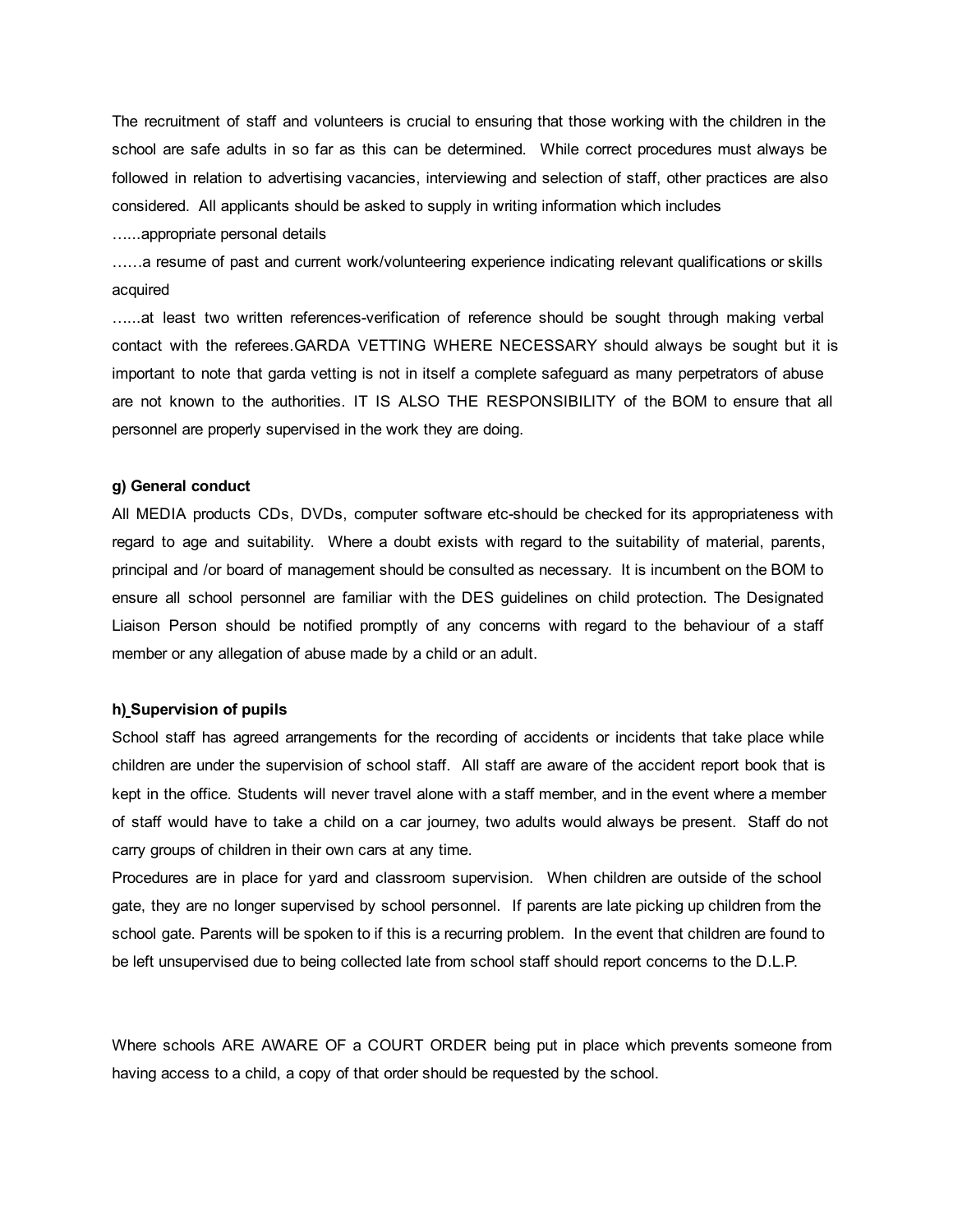I n the event of the parent/guardians non compliance with the court order the Gardai should be summoned to the school to enforce it.

#### i) Internet Use-Acceptable Use Policy PHOTOS Identifying pupils etc

Child protection concerns are addressed in the schools Acceptable Use Policy as part of its Information and Communication Technology policy.

While every effort will be made to adhere to best practise as agreed and outlined above, in the event of an emergency where this is not possible or practicable a full record of the incident should be made and reported to the DLP, principal and parents

#### Links to other policy / planning areas:

The school Code of Discipline Code behaviour Health and safety Statement Swimming Policy School Tours/ Outings IT-Acceptable use policy

#### Review and Monitoring

This policy will be monitored and reviewed by the Board of Management on an annual basis and when the need arises. Staff will be requested on a regular basis to review the school policy in this area and every effort will be made to ensure that the attention of all new staff is drawn to the school child protection policy. The Board of Management will ensure that adequate training and support is provided for all staff.

CHILD PROTECTION POLICY SCOIL BHRIDE Policy adopted by the BOM on

Signed: **Chairperson**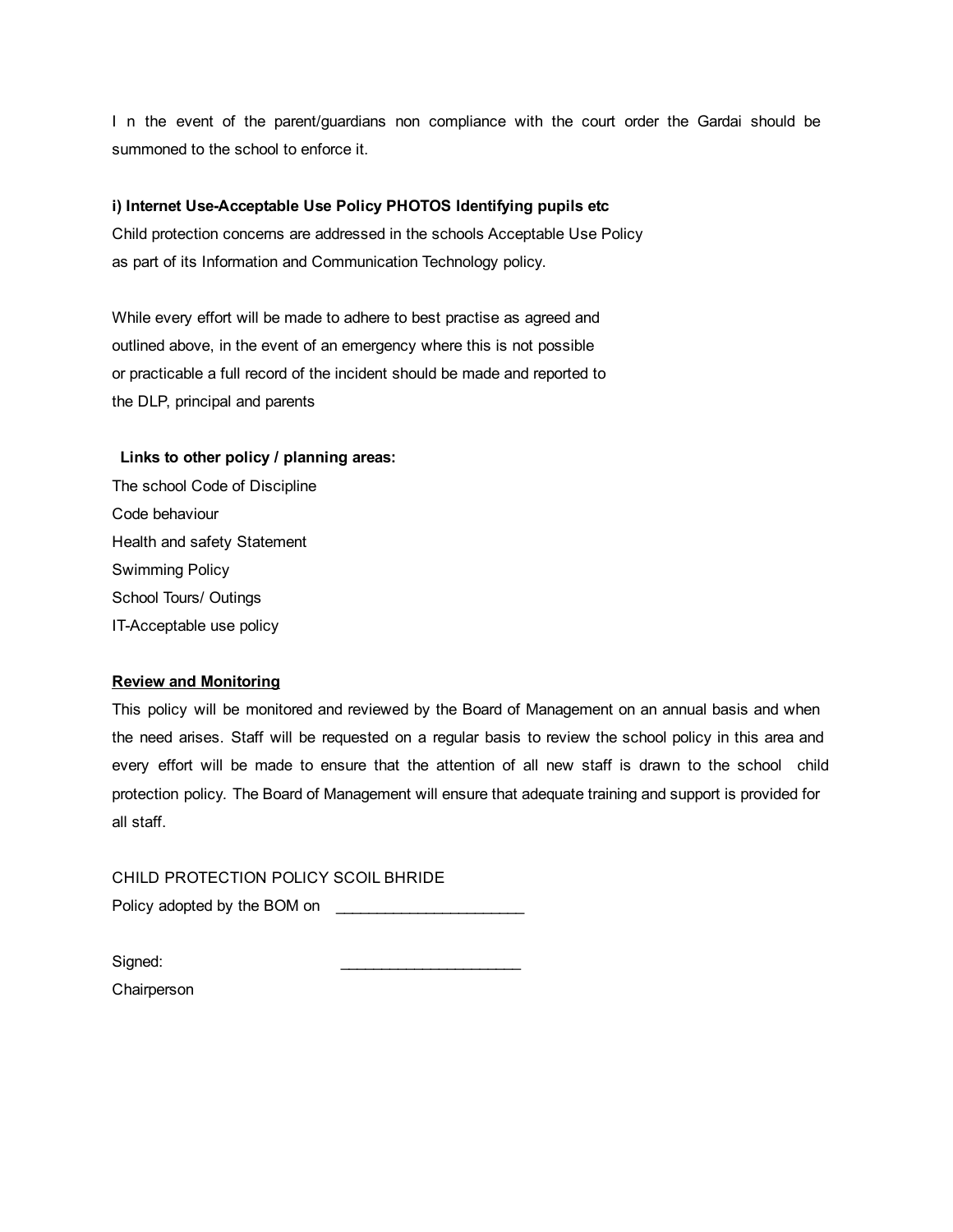# Appendix 1: As taken from the DES Child Protection Guidelines and **Procedures**

# Chapter I INTRODUCTION AND LEGAL FRAMEWORK

### 1.1 Introduction

1.1.1 Following discussions between the Department of Education and Science, the health boards and organisations representing school management, parents and teachers, the guidelines contained in this document have been drawn up. These guidelines are based on the new National Guidelines for the Protection and Welfare of Children (*Children First*) which were published in 1999 by the Department of Health and Children. A copy of *Children First* is enclosed for information purposes.

These guidelines should be read in conjunction with *Children First.*

- **1.1.2** The primary aim of these guidelines for schools is to give direction and guidance to school management authorities and school personnel in dealing with allegations/suspicions of child abuse. In addition, they also aim to provide sufficient information to school management authorities and school personnel to enable them to be alert to and to be aware of what to do in situations where child abuse may be a concern or suspicion.
- **1.1.3** In all cases, the most important consideration to be taken into account is the protection of children. In this regard, these guidelines emphasise that the safety and wellbeing of children must be a priority. If school personnel have concerns that children with whom they have contact may be being abused the matter should be reported without delay to the relevant health board.
- 1.1.4 In the interests of the welfare and protection of children, it is incumbent on school authorities and teachers to adhere to these guidelines in dealing with allegations or suspicions of child abuse. The Department of Education and Science, the health boards and the partners in education are in agreement that these guidelines should be followed at all times. These guidelines replace the 1991 guidelines that issued to all primary schools.

### 1.2 Confidentiality

- 1.2.1 All information regarding concerns of possible child abuse should only be shared on a need to know basis in the interests of the child. The test is whether or not the person has any legitimate involvement or role in dealing with the issue.
- 1.2.2 However, giving information to those who need to have that information, for the protection of a child who may have been, or has been abused, is not a breach of confidentiality.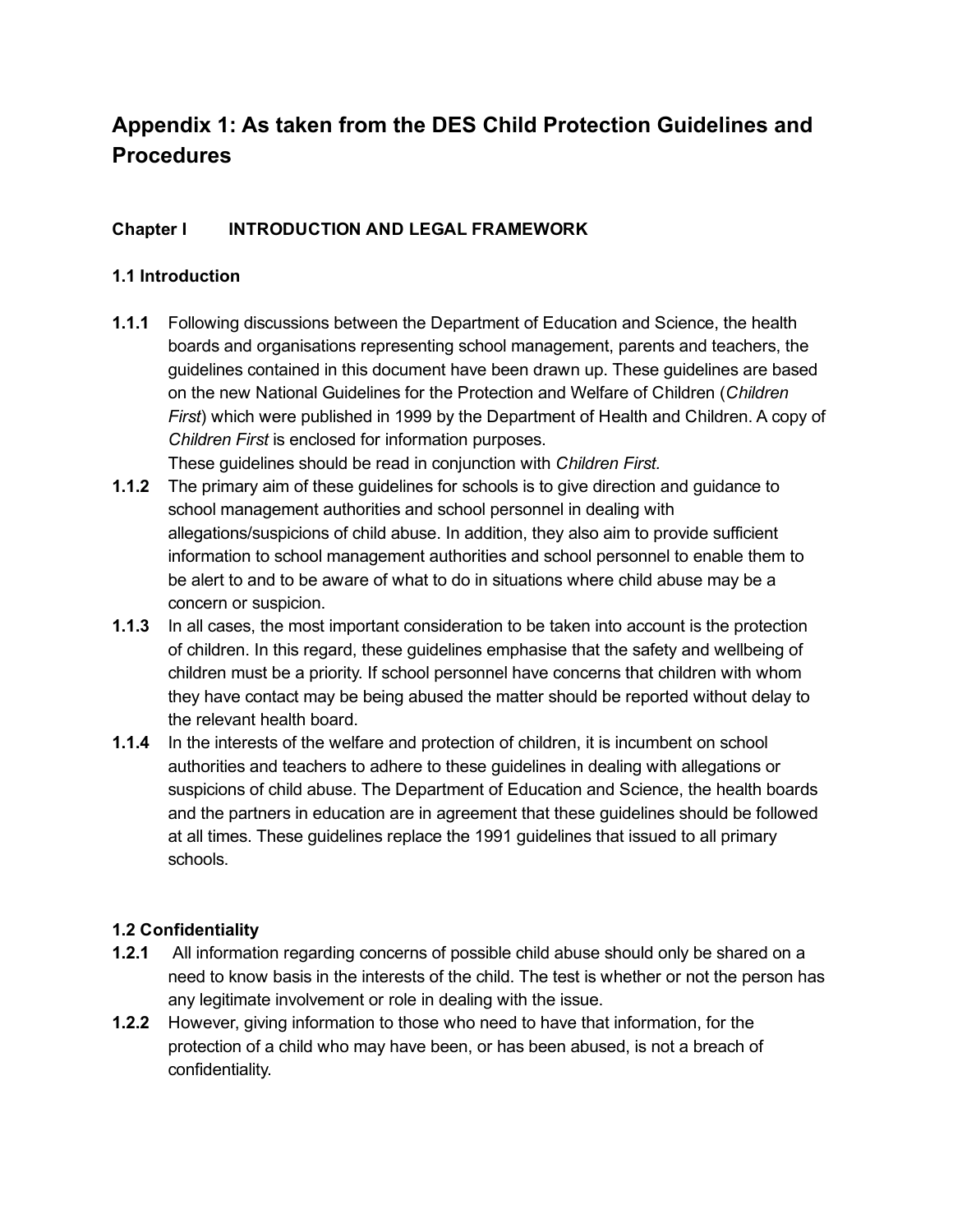- 1.2.3 Any Designated Liaison Person (please see Chapter 2 Paragraph 2.2, page 8 of these guidelines) who is submitting a report to the health board or An Garda Síochána should inform a parent/guardian unless doing so is likely to endanger the child or place the child at further risk. A decision not to inform a parent/guardian should be briefly recorded together with the reasons for not doing so.
- 1.2.4 It is not the responsibility of school staff to make enquiries of parents or guardians, and in some cases it could be counter-productive for them to do so. It is a matter for the appropriate health board to investigate suspected abuse and determine what action to take, including informing An Garda Síochána.
- **1.2.5** In cases of emergency, where a child appears to be at immediate and serious risk, and it is not possible to make contact with the appropriate health board, An Garda Síochána should be contacted immediately. Under no circumstances should a child be left in a dangerous situation pending health board intervention.

# 1.3 Protection for Persons Reporting Child Abuse Act, 1998

- 1.3.1 The Protection for Persons Reporting Child Abuse Act, 1998 came into operation on 23<sup>rd</sup> January 1999. Its main provisions are:
	- i) The provision of immunity from civil liability to any person who reports child abuse "reasonably and in good faith" to designated officers of health boards or any member of the Garda Síochána.
	- ii) The provision of significant protections for employees who report child abuse. These protections cover all employees and all forms of discrimination up to, and including, dismissal.
	- iii) The creation of a new offence of false reporting of child abuse where a person makes a report of child abuse to the appropriate authorities "knowing that statement to be false". This is a new criminal offence designed to protect innocent persons from malicious reports.

# 1.4 Qualified privilege

1.4.1 While the legal protection outlined in 1.3 above only applies to reports made to the appropriate authorities (i.e. the health boards and An Garda Síochána), this legislation has not altered the situation in relation to common law qualified privilege which continues to apply as heretofore.

Consequently, should a member of a Board of Management or school personnel furnish information with regard to suspicions of child abuse to the Designated Liaison Person of the school, or to the Chairperson of the Board of Management, such communication would be regarded under common law as having qualified privilege.

1.4.2 Qualified privilege arises where the person making the communication has a duty to do so, or a right, or interest to protect the child and where the communication is made to a person with a similar duty, right or interest. The person making the report, acting in loco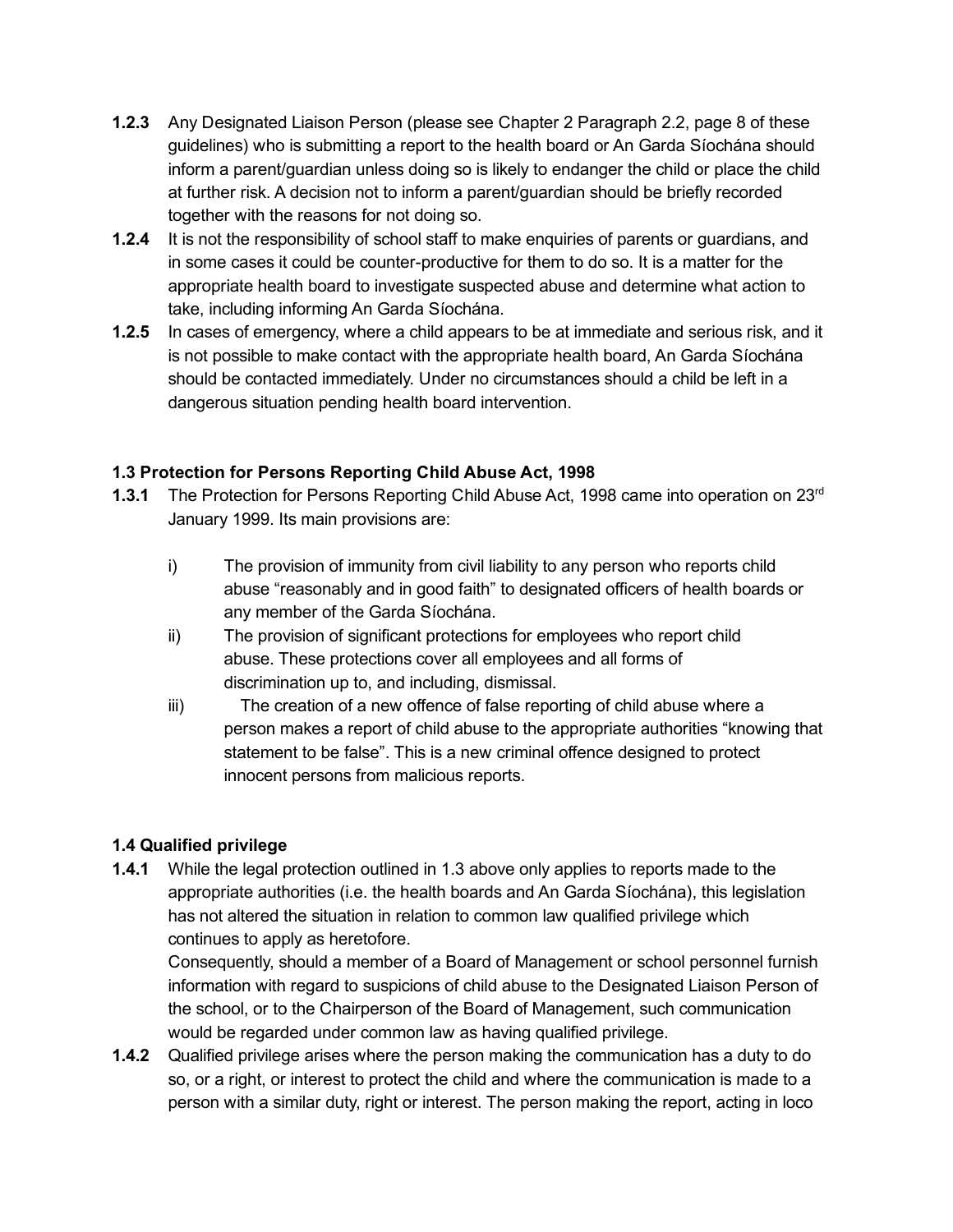parentis, would be expected to act in the child's best interests and in making the report would be regarded as acting in such a manner. Privilege can be displaced only where it can be established that the person making the report acted maliciously.

1.4.3 Furthermore, those reporting a child's disclosure are not regarded as making an allegation as a matter of charge, but simply carrying out their duty in good faith. They are not accusing or bringing a charge.

### 1.5 Freedom of Information Act, 1997

1.5.1 Any reports which are made to health boards may be subject to the provisions of the Freedom of Information Act, 1997, which enables members of the public to obtain access to personal information relating to them which is in the possession of public bodies. However, the Freedom of Information Act also provides that public bodies may refuse access to information obtained by them in confidence.

# Chapter 2 RESPONSIBILITIES OF ALL SCHOOL PERSONNEL

# 2.1 General

- 2.1.1 There is an obligation on schools to aim to provide pupils with the highest possible standard of care in order to promote their well being and protect them from harm.
- 2.1.2 All school personnel are especially well placed to observe changes in behaviour, failure to develop or outward signs of abuse in children. In situations where school personnel suspect abuse, they should ensure that such concerns are reported in accordance with the procedures outlined in Chapter 3 of these guidelines

# 2.2 Designated Liaison Person

- 2.2.1 All Boards of Management must designate a senior member of staff to have specific responsibility for child protection. This person will be the Designated Liaison Person for the school in all dealings with health boards, An Garda Síochána and other parties, in connection with allegations of abuse. Those other parties should be advised that they should conduct all matters pertaining to the processing or investigation of alleged child abuse through the Designated Liaison Person. It is expected that the Designated Liaison Person will normally be
- the Principal Teacher. 2.2.2 Where the Designated Liaison Person is unavailable for whatever reason, arrangements should be in place for another nominated member of staff to assume his/her responsibilities.
- 2.2.3 The Designated Liaison Person, or his/her nominated replacement, should immediately inform the Chairperson of the Board of Management of the school that a report involving a pupil in the school has been submitted to the relevant health board.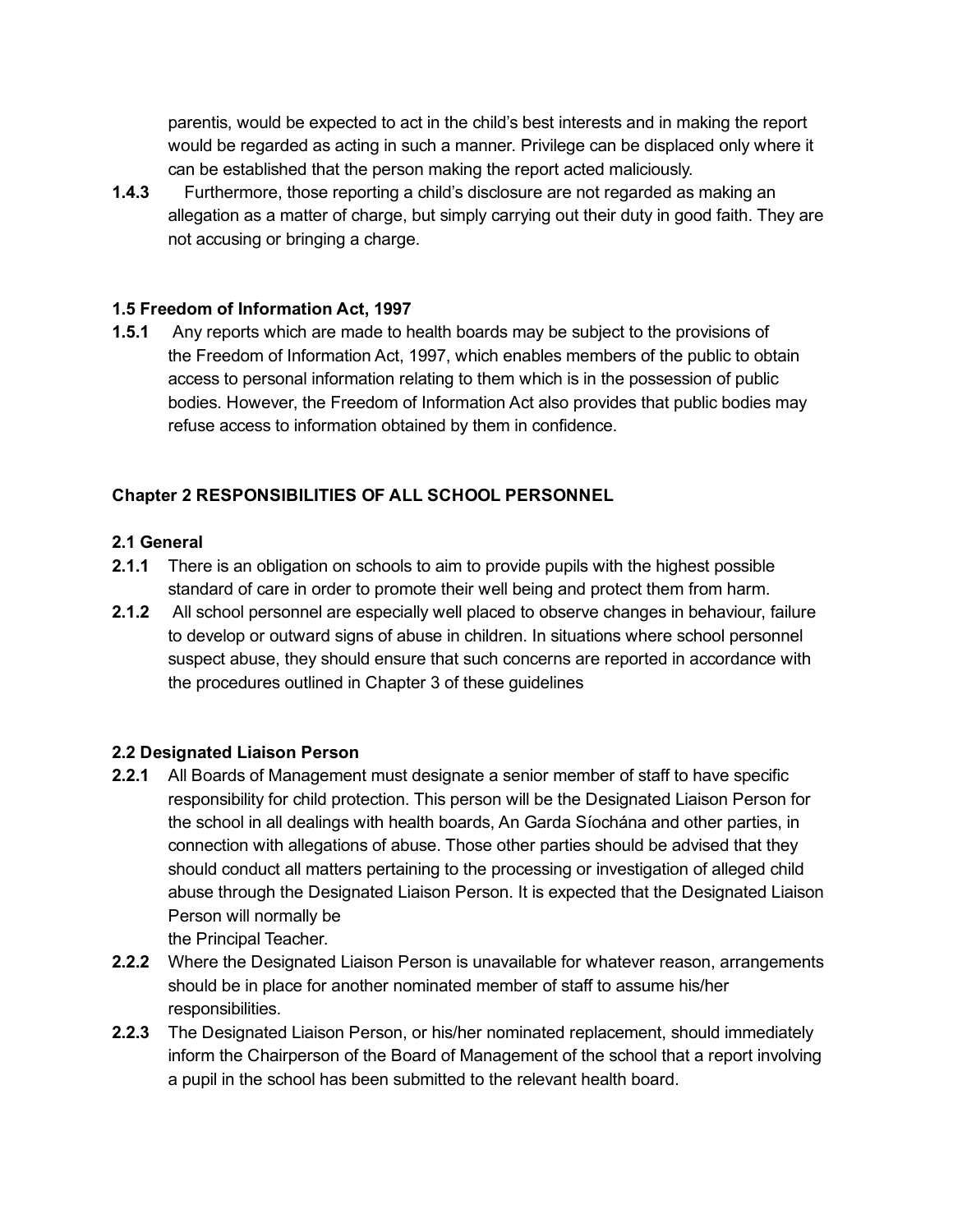### 2.3 How to recognise possible signs of abuse

- 2.3.1 Indicators of possible abuse are outlined in Chapter Three and Appendix One of the *Children First* guidelines. Teachers should familiarise themselves with the contents of those sections. No one indicator should be seen as conclusive in itself and may indicate conditions other than child abuse. It is important that all school personnel would consult the relevant sections of *Children First* where they have concerns regarding possible abuse. The Designated Liaison Person should be able to provide school personnel with a copy of *Children First*.
- 2.3.2 The *Children First* guidelines state that a health board should always be notified where a person has a reasonable suspicion or reasonable grounds for concern that a child may have been or is being abused or at risk of abuse. The following examples are quoted as constituting reasonable grounds for concern:
	- i) Specific information from the child that he/she was abused;
	- ii) An account by a person who saw the child being abused;
	- iii) Evidence, such as injury or behaviour, which is consistent with abuse and unlikely to be caused another way;
	- iv) An injury or behaviour which is consistent both with abuse and with an innocent explanation but where there are corroborative indicators supporting the concern that it is a case of abuse – e.g. a pattern of injuries, an implausible explanation, other indications of abuse, dysfunctional behaviour; and
	- v) Consistent evidence, over a period of time that a child is suffering from emotional or physical neglect.
- 2.3.3 A suspicion, which is not supported by any objective indication of abuse or neglect, would not constitute a reasonable suspicion or reasonable grounds for concern. However, if doubts persist, please consult Chapter 3 Paragraph 3.2.3 (page 12) of these guidelines.

### 2.4 Handling disclosures from children

- 2.4.1 An abused child is likely to be under severe emotional stress and a staff member may be the only adult whom the child is prepared to trust. Great care should be taken not to damage that trust.
- **2.4.2** When information is offered in confidence, the member of staff will need tact and sensitivity in responding to the disclosure. The member of staff will need to reassure the child, and retain his or her trust, while explaining the need for action and the possible consequences, which will necessarily involve other adults being informed. It is important to tell the child that everything possible will be done to protect and support him/her, but not to make promises that cannot be kept e.g. promising not to tell anyone else.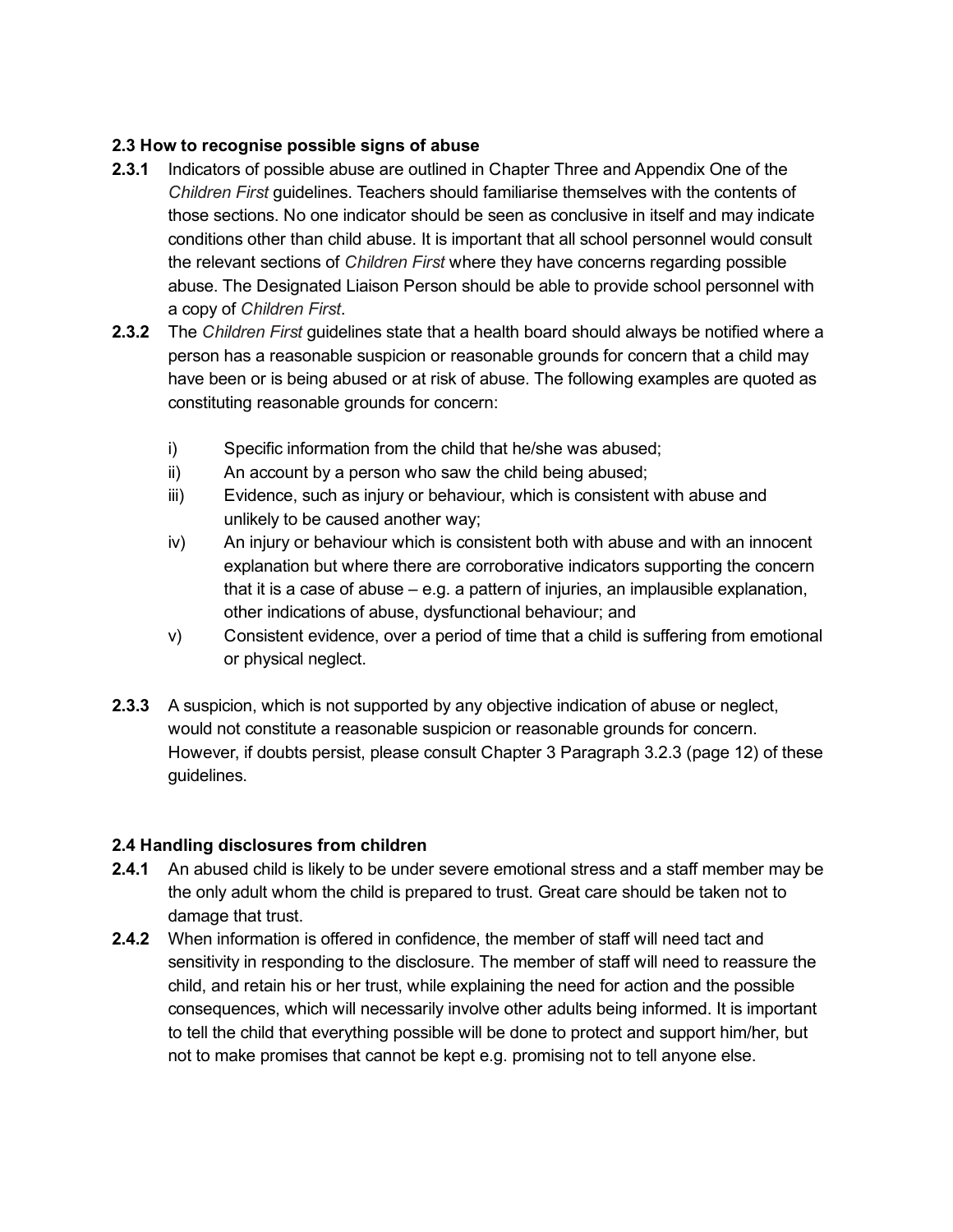- 2.4.3 While the basis for concern must be established as comprehensively as possible, the following advice is offered to school personnel to whom a child makes a disclosure of abuse:
	- Listen to the child
	- Do not ask leading questions nor make suggestions to the child
	- Offer reassurance but do not make promises
	- Do not stop a child recalling significant events
	- Do not over react
	- Explain that further help may have to be sought
	- Record the discussion accurately and retain the record

This information should then be reported to the Designated Liaison Person as outlined in Chapter 3 Paragraph 3.1.1 (page 11) of these guidelines. The record of the discussion should be given to and retained by the Designated Liaison Person.

#### 2.5 Keeping track of records

**2.5.1** When child abuse is suspected, it is essential to have a record of all the information available. Staff should note carefully what they have observed and when they observed it. Signs of physical injury should be described in detail and, if appropriate, sketched. Any comment by the child concerned, or by any other person, about how an injury occurred should be recorded, preferably quoting words actually used, as soon as possible after the comment has been made.

All records so created should be regarded as highly confidential and retained in a secure location by the Designated Liaison Person.

2.5.2 It is possible that school personnel may subsequently be invited to attend a child protection conference by the appropriate health board. Please consult Chapter 3 Paragraph 3.4 (page 13) of these guidelines for further information on child protection conferences.

### Chapter 3 REPORTING OF CONCERNS AND ROLE OF HEALTH BOARDS

#### 3.1 Action to be taken by school personnel

3.1.1 If a school employee receives an allegation or has a suspicion that a pupil is being abused the school employee should, in the first instance, report the matter to the Designated Liaison Person in that school. The need for confidentiality at all times, as previously referred to in Chapter 1 Paragraph 1.2 (page 5) of these guidelines, should be borne in mind.

#### 3.2 Action to be taken by Designated Liaison Person

3.2.1 If the school employee and the Designated Liaison Person are satisfied that there are reasonable grounds for the suspicion or allegation (see Chapter 2, Paragraphs 2.3.2 and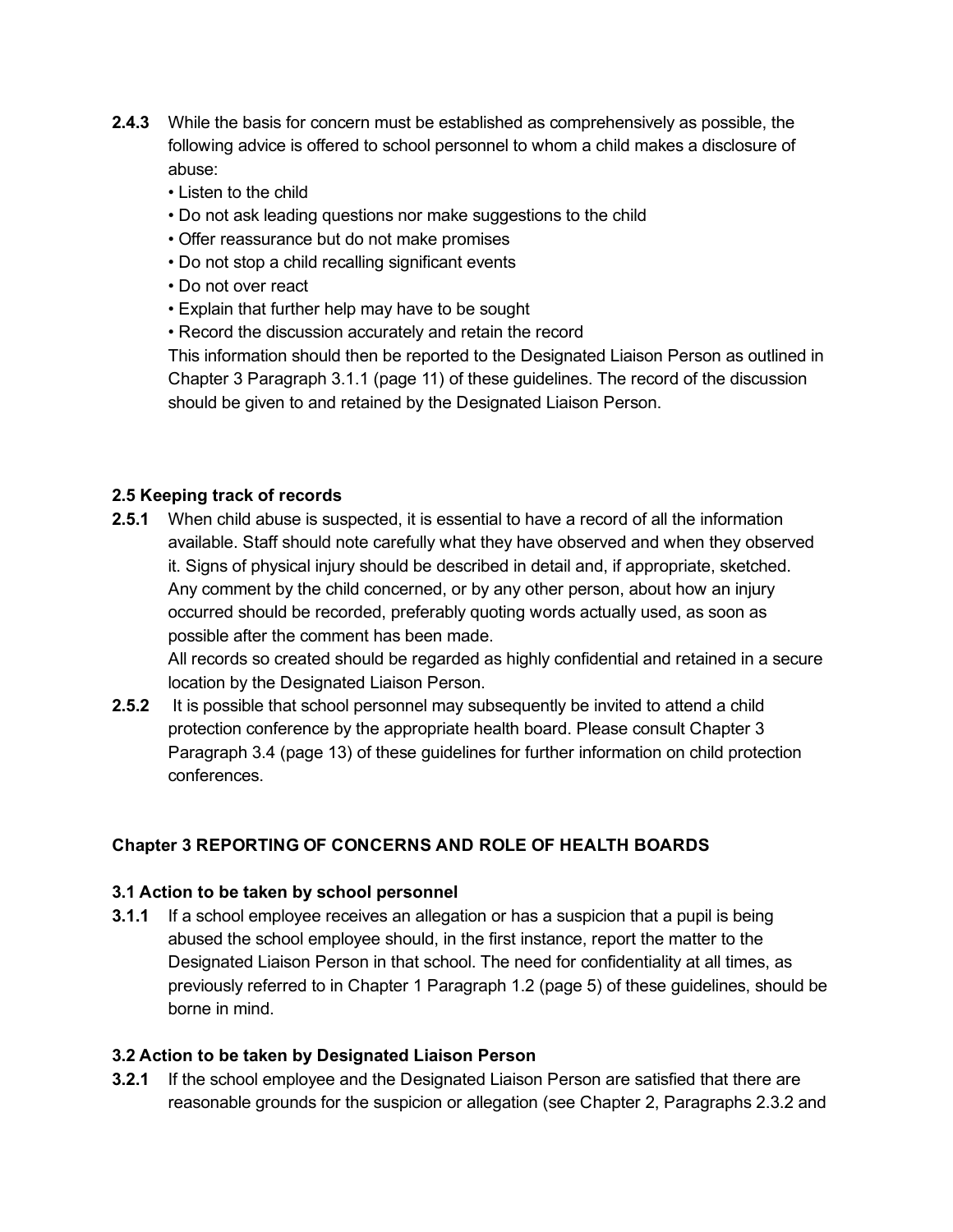2.3.3, page 8 and page 9 of these guidelines) the Designated Liaison Person should report the matter to the relevant health board immediately. It may be useful to note:

- i) A report should be made to the health board in person, by phone or in writing. Each health board area has a social worker on duty for a certain number of hours each day. The duty social worker is available to meet with, or talk on the telephone, to persons wishing to report child protection concerns.
- ii) It is generally most helpful if persons wishing to report child abuse concerns make personal contact with the duty social worker. This will facilitate the social worker in gathering as much information as possible about the child and his or her parents/carers.
- iii) In the event of an emergency, or the non-availability of health board staff, the report should be made to An Garda Síochána. This may be done at any Garda Station.

It is recommended that all reports should include as much as possible of the information sought in the Standard Reporting Form as outlined in Appendix 1 of these guidelines. Since all information requested might not be available to the person making a report, the forms should be completed as comprehensively as possible. When such a report is being made to a health board, the Chairperson of the Board of Management of the school should be informed. A decision on whether or not parents/guardians of the child should also be informed should be taken in accordance with the information contained in Chapter 1 Paragraph 1.2.3 (page 5) of these guidelines.

- **3.2.2** In cases where school personnel have concerns about a child, but are not sure whether to report the matter to the appropriate health board, they should seek appropriate advice. To do so, the Designated Liaison Person should consult the appropriate health board staff. In consulting the appropriate health board staff, the Designated Liaison Person should be explicit that he/she is requesting advice and consultation and that he/she is not making a report. It would not be envisaged at this informal stage that the Designated Liaison Person would have to give identifying details as are required when a report is being made. If a health board advises that a referral should be made, the Designated Liaison Person should act on that advice.
- 3.2.3 If following the discussion outlined in 3.2.2 above, the Designated Liaison Person decides that the concerns of the school employee should not be referred to the relevant health board, the school employee should be given a clear statement, in writing, as to the reasons why action is not being taken. The school employee should be advised that, if he/she remains concerned about the situation, he/she is free to consult with or report to the health board. Again, the Standard Reporting Form at Appendix 1 of these guidelines should be used. Any such report

would be covered by the Protection for Persons Reporting Child Abuse Act, 1998.

3.2.4 A list of health board contact addresses and phone numbers is contained at Appendix 2 of these guidelines. It is essential that at all times the matter be treated in the strictest confidence and not discussed except among the parties mentioned above.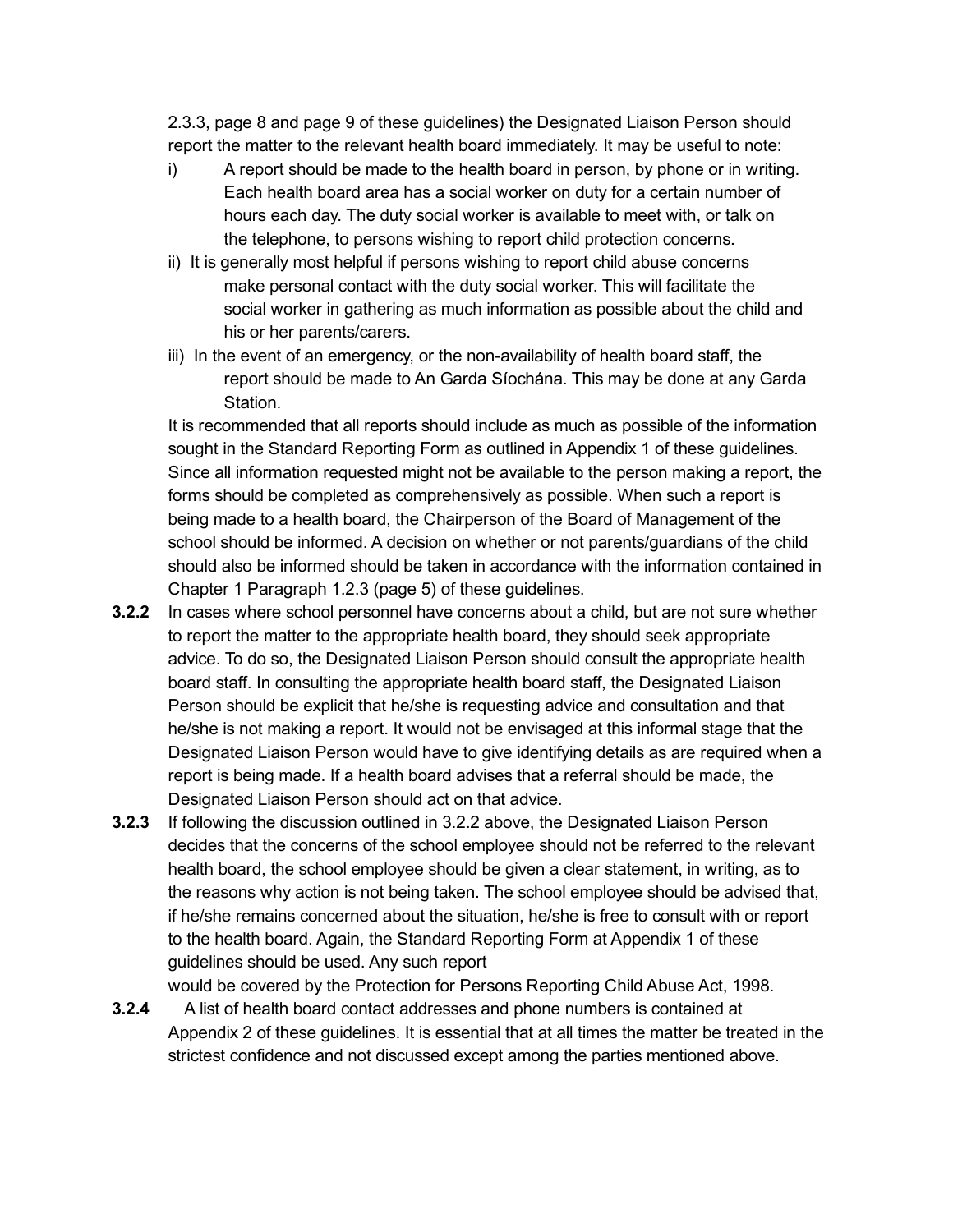### 3.3 Role of health boards

- 3.3.1 Health boards were established under the Health Act, 1970. With the passing of the Child Care Act, 1991, health boards were given a range of statutory responsibilities in the area of child welfare, family support, child protection and child care.
- 3.3.2 The responsibility given to health boards to protect children is contained in Sections 3(1) and 3(2)(a) of the Child Care Act, 1991, where it is stated that:

3(1) It shall be a function of every health board to promote the welfare of children in its area who are not receiving adequate care and protection;

3(2) in the performance of this function a health board shall:

- (a) take such steps as it considers requisite to identify children who are not receiving adequate care and protection and co-ordinate information from all relevant sources relating to children in its area;
- (b) having regard to the rights and duties of parents, whether under the Constitution or otherwise –
	- i) regard the welfare of the child as the first and paramount consideration, and
	- ii) in so far as is practicable, give due consideration, having regard to his age and understanding, to the wishes of the child; and
	- iii) have regard to the principle that is generally in the best interests of a child to be brought up in his own family.

Once an allegation of child abuse has been reported to a health board, it is then a matter for that health board to decide upon the action, if any, which is necessitated by that report. In some cases, the response of the health board will be to call a child protection conference.

### 3.4 Child protection conferences

- 3.4.1 The child protection conference is an essential mechanism for health boards in the effective operation of the child protection services under the Child Care Act, 1991. It is a forum for the co-ordination of information from all relevant sources, including where necessary, school employees. The child protection conference plays a pivotal role in making recommendations and planning for the welfare of children who may be at serious risk.
- **3.4.2** A request from a health board for a school employee to attend a child protection conference should be made to the Designated Liaison Person who should consult with the Chairperson of the Board of Management of the school. The Chairperson of the Board of Management may, through the Designated Liaison Person, request the appropriate authorities to clarify why the attendance of the school employee at the child protection conference is considered necessary and who else is going to be present. Substitute costs, where necessary will be met by the Department of Education and Science in respect of teachers required to attend a child protection conference during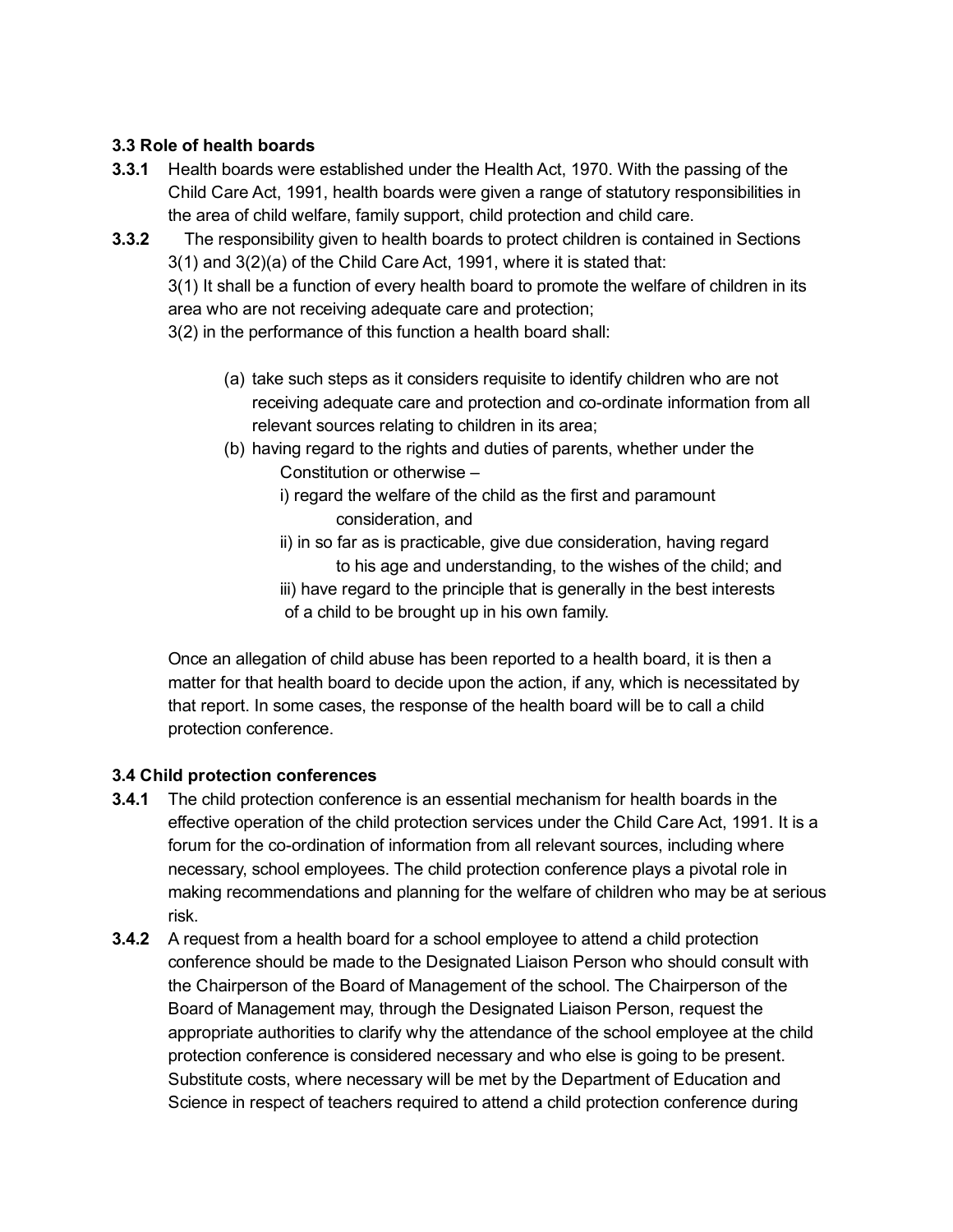school hours. A letter, from the relevant health board, confirming the attendance of the teacher at the child protection conference should be submitted to the Department together with the application for payment of the substitute.

- 3.4.3 It would be normal for a person attending a child protection conference to provide a report to the conference. A sample pro-forma for a school employee's report to a child protection conference is attached at Appendix 3. It should be noted that this is a sample form and different health boards may supply alternative type forms. However, it is expected that the type of information that is requested by this sample form will be similar to the type of information required by all health boards.
- 3.4.4 The *Children First* guidelines state that professionals should always be informed when children and/or parents/guardians are going to be present at child protection conferences. Accordingly, any school personnel who may have a concern about parent/guardian involvement should contact the chairperson of the child protection conference in advance for guidance.
- 3.4.5 The recommendations of the child protection conference are concerned with the future planning for the child and family. The conference may recommend that particular agencies provide resources and services to the family. Participants may provide undertakings regarding actions that they agree to take. The recommendations may include the health board seeking legal advice with respect to an application for a Court Order to protect the child. Further information on the protocol for child protection conferences is contained in Appendix 6 of *Children First* (Page 149).
- 3.4.6 The school employee may be requested to keep the child's behaviour under closer observation, in a manner that is not inconsistent with the school employee's existing duties to his class as a whole. This may include observing the child's behaviour, peer interactions, school progress or informal conversations.
- **3.4.7** In all cases, individuals who refer or discuss their concerns about the care and protection of children with health board staff should be informed of the likely steps to be taken by the professionals involved. Wherever appropriate and within the normal limits of confidentiality, health board staff have a responsibility to inform persons reporting alleged child abuse and other involved professionals about the outcomes of any enquiry or investigation into that reported concern.

# Chapter 4 ALLEGATIONS OR SUSPICIONS OF CHILD ABUSE BY SCHOOL **EMPLOYEES**

### 4.1 Introduction

4.1.1 This Chapter is intended to provide guidance to Boards of Management in situations where an allegation of abuse is made against a school employee. The most important consideration to be taken into account by a Board of Management is the protection of children, and their safety and well-being must be a priority. However, because of the involvement of school employees, the Board of Management has duties in respect of them as well. The guidelines are offered to assist Boards of Management in having due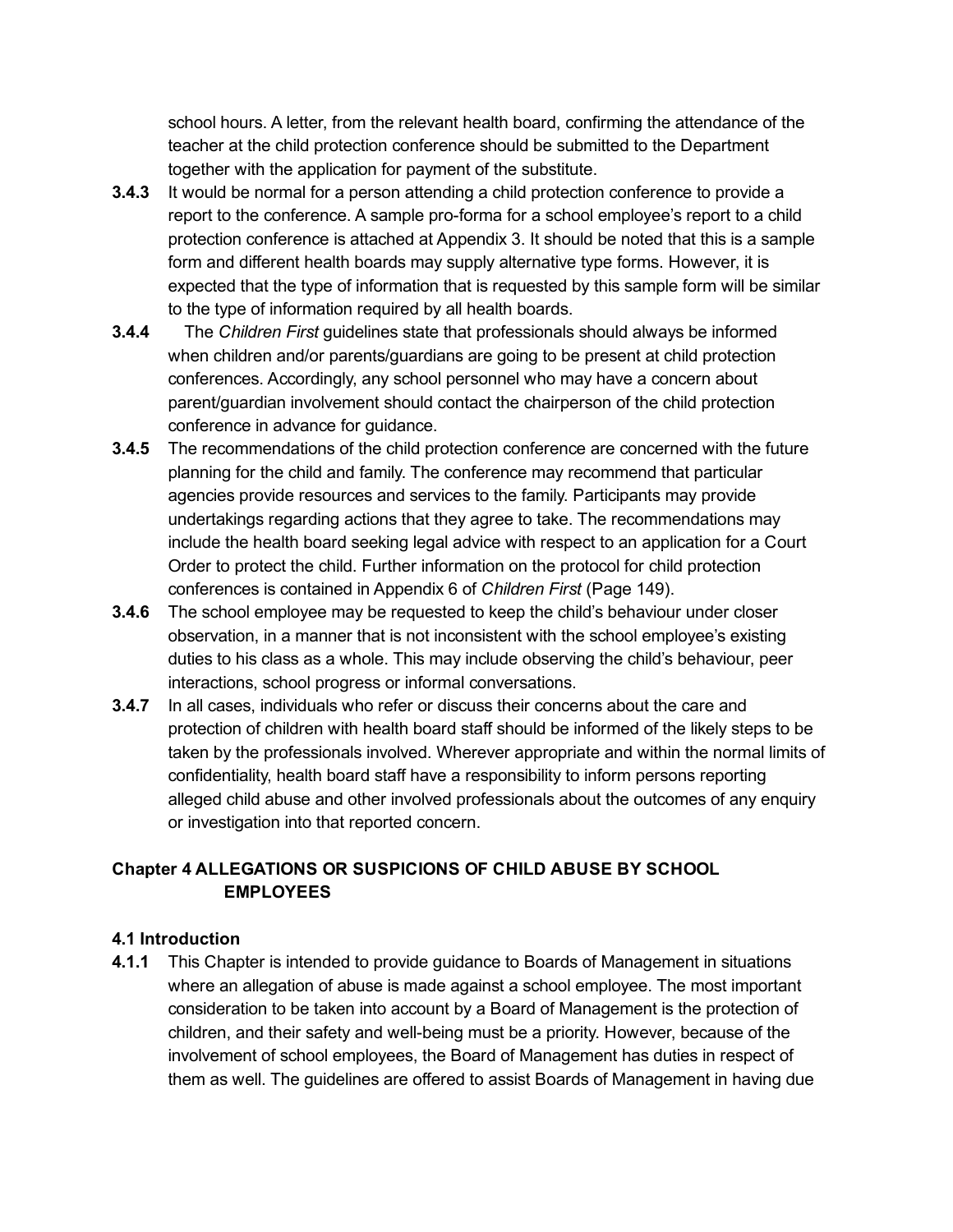regard to the rights and interests of the children under their care and those of the employee against whom an allegation is made.

- 4.1.2 As employers, Boards of Management should note that legal advice should always be sought in these cases as circumstances can vary from one case to another and it is not possible in these guidelines to address every scenario.
- 4.1.3 It is important to note that there are two procedures to be followed:

i) the reporting procedure in respect of the allegation;

ii) the procedure for dealing with the employee.

In general the same person should not have responsibility for dealing with the reporting issue and the employment issue. In the case of primary schools, the Designated Liaison Person is responsible for reporting the matter to the appropriate health board while the Chairperson of the Board of Management, acting in consultation with his/her Board, is responsible for addressing the employment issues. However, where the allegation of abuse is against the

Designated Liaison Person, the Chairperson of the Board of Management will assume the responsibility for reporting the matter to the health board

4.1.4 The primary aim of Boards of Management is to protect the children within the school to whom they have a duty of care. However, school employees may be subject to erroneous or malicious allegations. Therefore any allegation of abuse should be dealt with sensitively and the employee fairly treated. This includes the right not to be judged in advance of a full and fair enquiry.

# 4.2 Reporting procedure

- 4.2.1 Where an allegation of abuse is made against a school employee, the Designated Liaison Person within the school should immediately act in accordance with the procedures outlined in Chapter 3 Paragraph 3.2 (page 11) of these guidelines. A written statement of the allegation should be sought from the person/agency making the allegation (parents/guardians may make a statement on behalf of the child). The ability of the health board or the Board of Management to assess suspicions or allegations of abuse will depend on the amount and quality of information conveyed to them. Whether or not the matter is being reported to the appropriate health board, the Designated Liaison Person should always inform the Chairperson of the Board of Management of the allegation.
- 4.2.2 School employees, other than the Designated Liaison Person, who receive allegations of abuse against another school employee, should report the matter without delay to the Designated Liaison Person as outlined in Chapter 3, Paragraph 3.1.1 of these guidelines. The Designated Liaison Person should then follow the prescribed procedures as laid out in Chapter 3.2 of these guidelines.
- **4.2.3** School employees who form suspicions regarding the conduct of another school employee should consult with the Designated Liaison Person. The Designated Liaison Person may wish to consult with the appropriate health board. If the Designated Liaison Person and the school employee are satisfied that there are reasonable grounds for the suspicion, the Designated Liaison Person should report the matter to the relevant health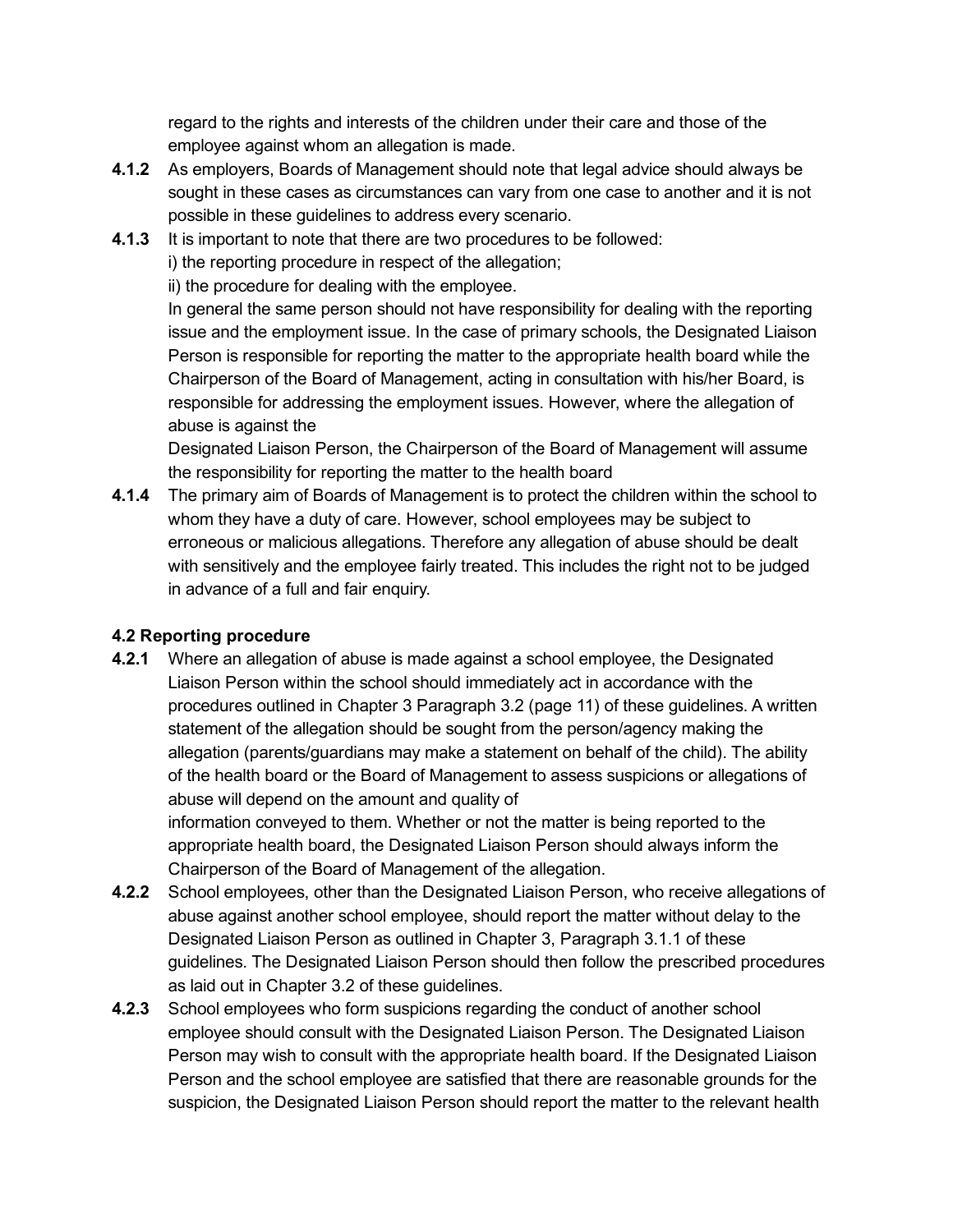board immediately. The Designated Liaison Person should also report the matter to the Chairperson of the Board of Management, who should proceed in accordance with the procedures outlined in Chapter 4.3 below. Chapter 3, Paragraph 3.2 of these guidelines should be read in full, in conjunction with this paragraph.

#### 4.3 Action to be taken by Chairperson

4.3.1 When a Chairperson of a Board of Management becomes aware of an allegation of abuse against a school employee, the Chairperson should privately inform the employee of the following:

i) the fact that an allegation has been made against him/her;

ii) the nature of the allegation;

iii) whether or not the matter has been reported to the appropriate health board by the Designated Liaison Person;

- **4.3.2** The employee should be given a copy of the written allegation, and any other relevant documentation. The employee should be requested to respond to the allegation in writing to the Board of Management within a specified period of time. The employee should be told that his/her explanation to the Board of Management would also have to be passed on to the health board.
- **4.3.3** At this stage, it should be remembered that the first priority should be to ensure that no child is exposed to unnecessary risk. The Chairperson of the Board of Management should as a matter of urgency take any necessary protective measures. These measures should be proportionate to the level of risk and should not unreasonably penalise the employee, financially or otherwise, unless necessary to protect children.
- 4.3.4 If, in the Chairperson's opinion, the nature of the allegation warrants immediate action, the Chairperson, on behalf of the Board of Management, should direct that the employee absent him/herself from the school with immediate effect. Where the Chairperson is unsure as to whether the nature of the allegations warrants the absence of the employee from the school while the matter is being investigated, s/he should consult with the Child Care Manager of the local health board and/or An Garda Síochána for advice as to the action that those authorities would consider necessary. Following those consultations, the Chairperson should have due regard for the advice offered.
- 4.3.5 Any absence by a school employee would be regarded as administrative leave of absence with pay and not a suspension. Such a leave of absence would not imply any degree of guilt on the part of the school employee. Where such a leave of absence is invoked, the Department of Education and Science should be contacted with regard to: i) Formal approval for the paid leave of absence of the school employee; and ii) Departmental sanction for the employment of a substitute teacher.

#### 4.4 Further follow-up required

4.4.1 Whether or not the employee is absent from the school on administrative leave, it is necessary for the Chairperson to inform the Board of Management immediately of the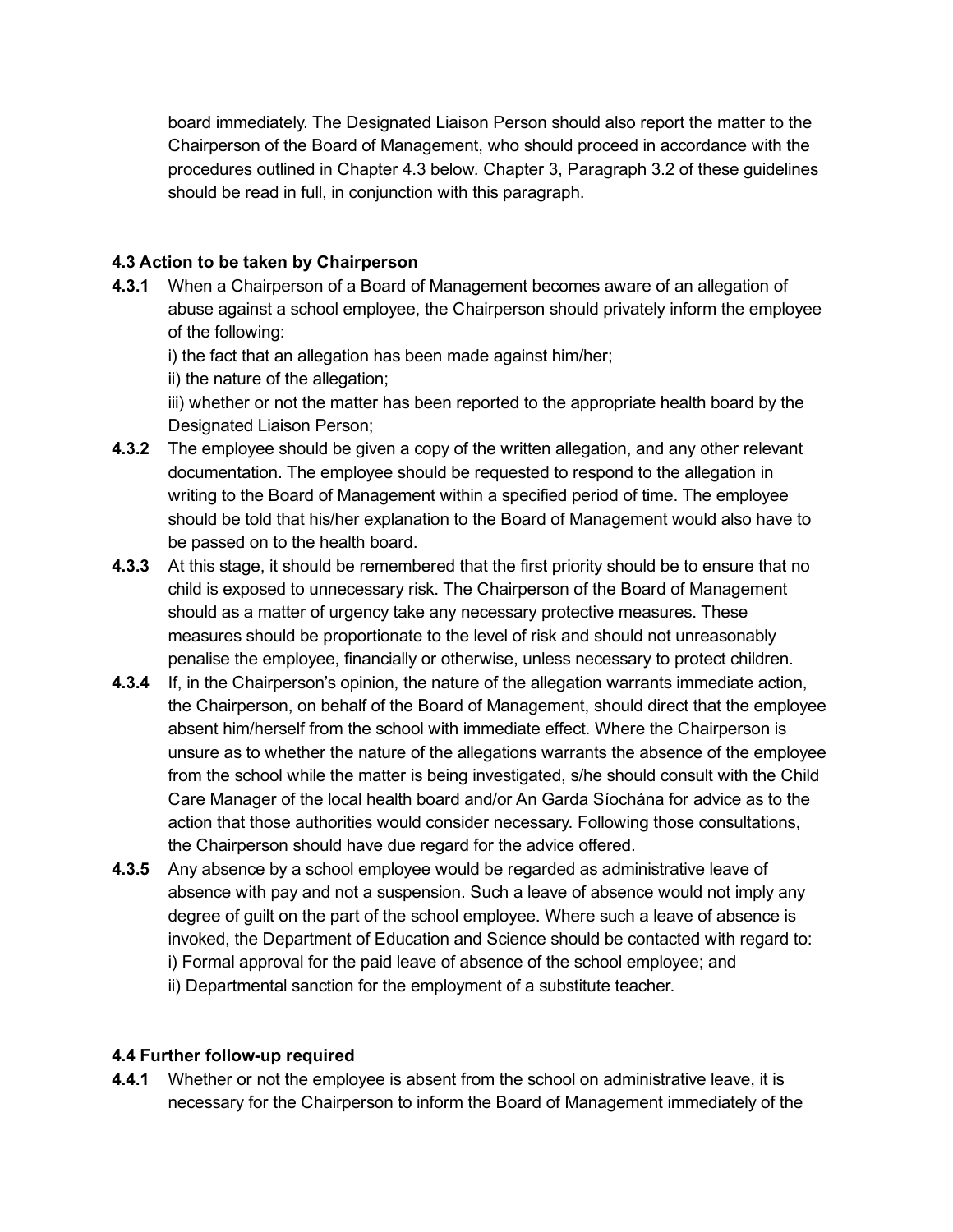matter. The Chairperson should convene an immediate meeting of the Board for this purpose and inform the Board members of the nature of the allegations, the action taken in respect of same and the outcome of any consultations with the health board and/or an Garda SÌochana. Members

of the Board of Management should be reminded of their serious responsibilities to maintain strict confidentiality about all matters relating to the issue. The principles of due process and natural justice should be adhered to by the Board.

**4.4.2** It should be noted that, in certain situations, it might not be possible for the Board of Management to reach any definitive conclusions as to whether the alleged abuse actually occurred. Such a situation could occur where the allegations of abuse relate to the past employment of the school employee and where these allegations are being investigated by either the health board or An Garda Síochána. In such situations it may not prove possible for a Board of Management to conduct any proper enquiry into the allegations. In these cases the Chairperson of the Board of Management should maintain regular and close liaison with those

authorities and a decision on the position of the school employee should be taken having due regard to the advice given to the Board of Management by those authorities. If a decision is taken that the school employee should take administrative leave of absence, the Department of Education and Science should be immediately informed.

- 4.4.3 However, where the alleged abuse has taken place within its school, or relates to the abuse of pupils of the school by school employees outside of school time, the Board of Management should convene a further meeting. At this meeting the Board should consider in detail the allegations which have been made against the school employee and the source of those allegations, the advice of the health boards and/or An Garda Síochána in relation to the allegation and the written response of the employee to the allegations.
- 4.4.4 At this meeting the person/agency who is alleging abuse by the school employee should be offered an opportunity to present his/her case to the Board and may be accompanied by another person in doing so. Parents/guardians may act on behalf of a child. Likewise the employee should be afforded an opportunity to make a presentation of his/her case to the Board and may also be accompanied by another person.
- 4.4.5 Having followed the procedures outlined above, and having satisfied itself that it has sufficient information to hand for it to make a determination in relation to the allegation, the Board should then make a decision on the action, if any, it considers necessary to take in respect of the employee. The Department of Education and Science should be informed of the outcome where the school employee had been absent on administrative leave.

#### 4.5 Feedback from Health Boards

4.5.1 The *Children First* guidelines place an onus on health boards to ensure that arrangements are put in place to provide feedback to employers in regard to the progress of a child abuse investigation regarding an employee. It is clearly stated in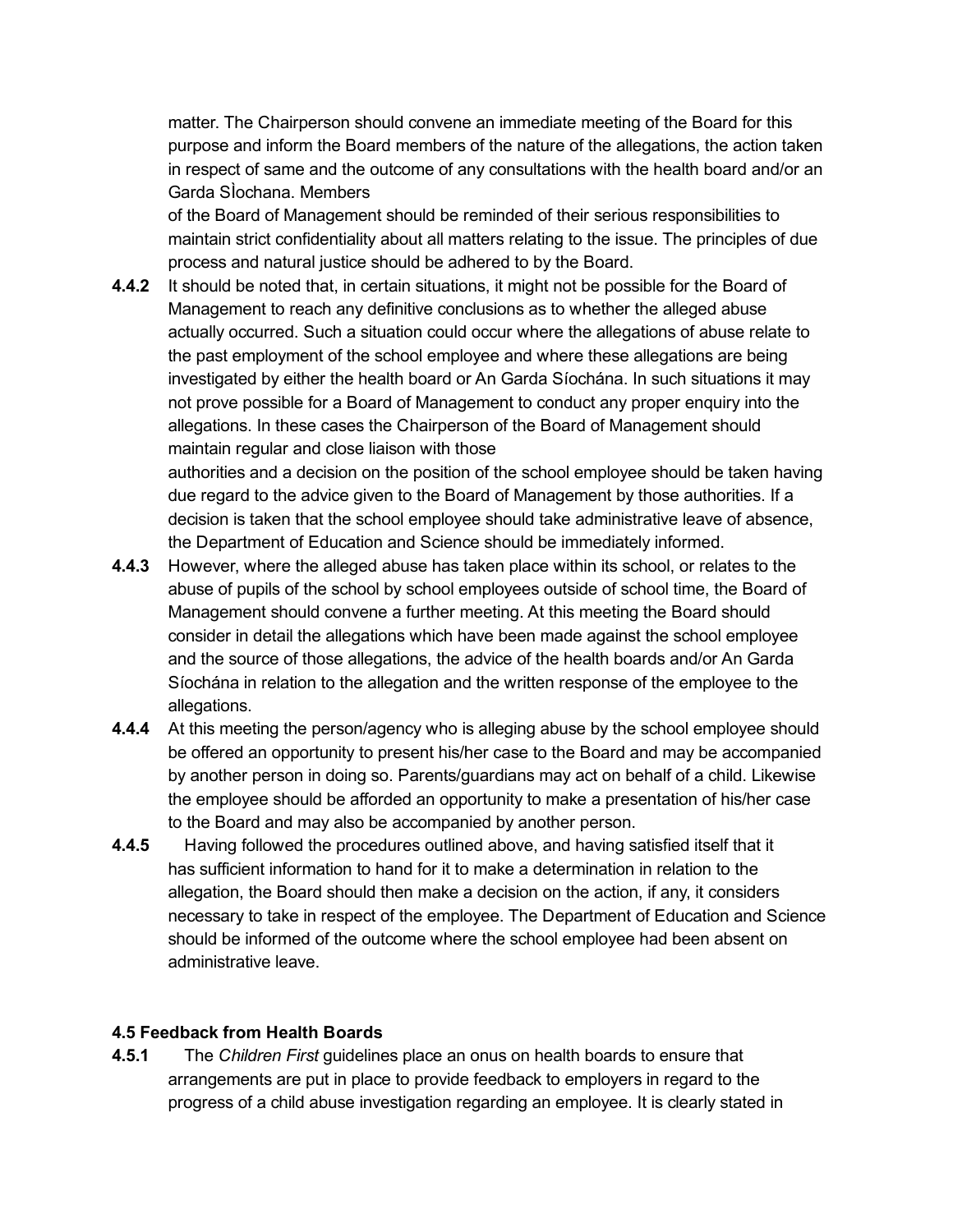those guidelines that efforts should be made to investigate complaints against employees promptly bearing in mind the serious implications for an innocent employee. Health boards should pass on reports and records to the employer and the employee in question where appropriate. This will assist the employer in reaching a decision as to the action to be taken in the longer term concerning the employee. Employers should always be notified of the outcome of investigations. It is the responsibility of the Chairperson of the Board of Management to maintain close contact with the health boards to ensure that the health boards act promptly in cases of alleged abuse involving school employees.

# Chapter 5 PEER ABUSE AND BULLYING

#### 5.1 Introduction

- **5.1.1** It is important that sexualised behaviour between children is not ignored and, as appropriate, certain cases should be referred to the health board. However, it is also very important that the different types of behaviour are clearly identified and that no young person is wrongly labelled "a child abuser", without a clear analysis of the particular behaviour. The *Children First* guidelines (Chapter 11) outline four different categories of behaviour, which warrant attention and it is important that all school personnel would consult Chapter 11 of *Children First* where they have concerns regarding possible abuse.
- **5.1.2** In a situation where child abuse is alleged to have been carried out by another child, the reporting procedures outlined in Chapter 3 (page 11) of these guidelines should be followed.
- 5.1.3 Sexualised behaviour between children is inappropriate and must be taken seriously. Schools should arrange separate meetings with the parents of all the children involved in such behaviour with a view to resolving the situation.
- 5.1.4 Sexualised behaviour may also be indicative of a situation that requires assessment by the health board. Children who are abusive towards other children require comprehensive assessment and therapeutic intervention by skilled child care professionals. It is known that some adult abusers begin abusing during childhood and adolescence, that significant numbers will have suffered abuse themselves and that the abuse is likely to become progressively more serious. Early referral and intervention is therefore essential.

### 5.2 Sexual abuse by children and young people

5.2.1 In cases where school personnel have concerns about a child, but are not sure whether to report the matter to the appropriate health board, they should seek appropriate advice. To do so, the Designated Liaison Person should consult the appropriate health board staff. In consulting the appropriate health board staff, the Designated Liaison